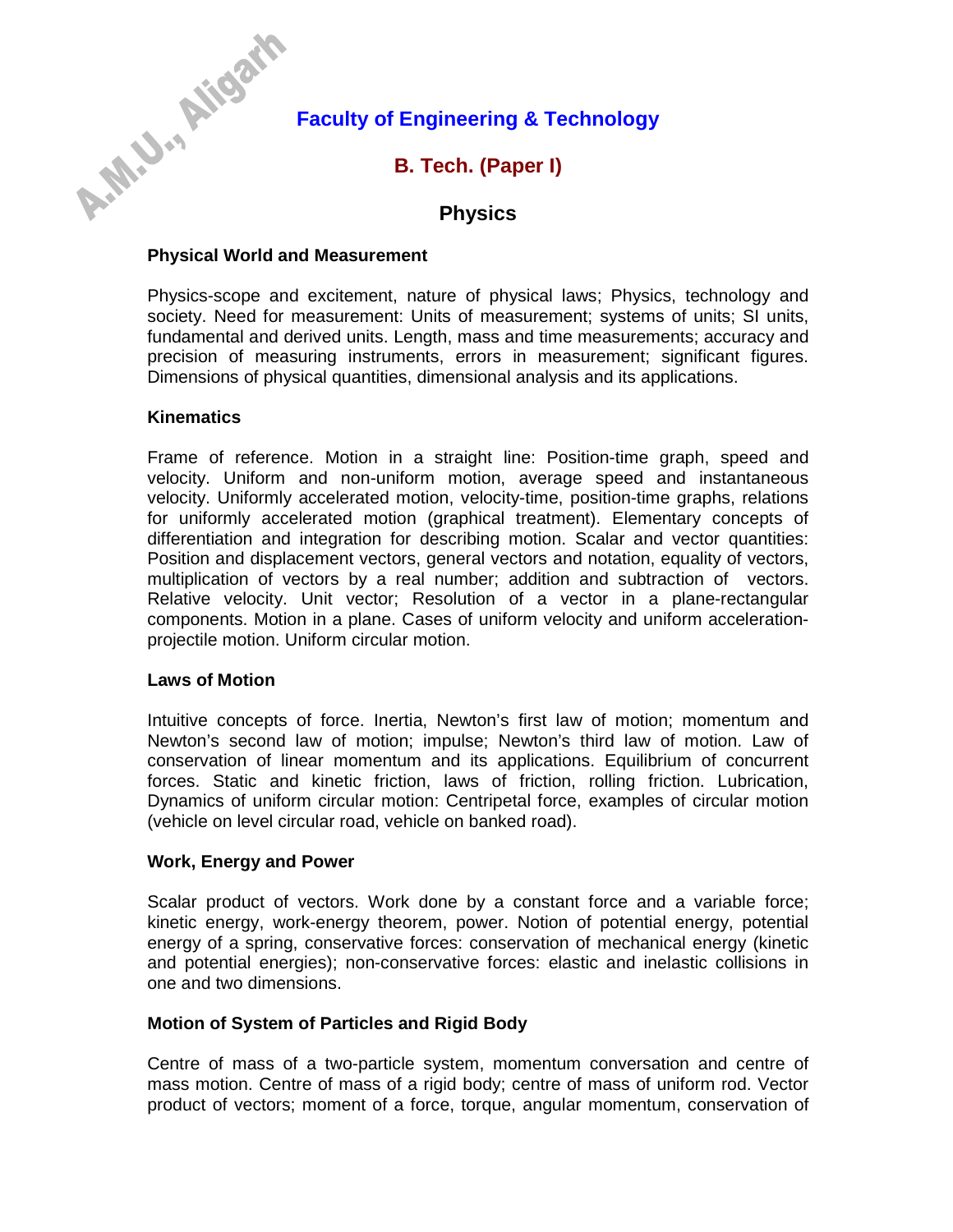angular momentum with some examples. Equilibrium of rigid bodies, rigid body rotation and equations of rotational motion. Comparison of linear and rotational motions; moment of inertia, radius of gyration. Values of moments of inertia for simple geometrical objects (no derivation). Statement of parallel and perpendicular axes theorems and their applications.

### **Gravitation**

Keplar's laws of planetary motion. The universal law of gravitation. Acceleration due to gravity and its variation with altitude and depth. Gravitational potential energy; gravitational potential. Escape velocity. Orbital velocity of a satellite. Geo-stationary satellites.

#### **Properties of Bulk Matter**

Elastic behaviour, Stress-strain relationship, Hooke's law, Young's modulus, bulk modulus, shear, modulus of rigidity. Pressure due to a fluid column; Pascal's law and its applications (hydraulic lift and hydraulic brakes). Effect of gravity on fluid pressure. Viscosity, Stokes' law, terminal velocity, streamline and turbulent flow. Bernoulli's theorem and its applications. Surface energy and surface tension, angle of contact, application of surface tension ideas to drops, bubbles and capillary rise. Heat, temperature, thermal expansion; change of state-latent heat. Heat transferconduction, convection and radiation, thermal conductivity.

#### **Thermodynamics**

Thermal equilibrium and definition of temperature (zeroth law of thermodynamics). Heat, work and internal energy. First law of thermodynamics. Isothermal & adiabatic process.

Second law of thermodynamics: reversible and irreversible processes. Heat engines and refrigerators.

# **Behaviour of Perfect Gas and Kinetic Theory**

Equation of state of perfect gas, work done on compressing a gas. Kinetic theory of gases-assumptions, concept of pressure. Kinetic Interpretation of temperature; rms speed of gas molecules; degrees of freedom, law of equipartition of energy (statement only) and application to specific heats of gases; concept of mean free path, Avogadro's number.

#### **Oscillations and Waves**

Periodic motion-period, frequency, displacement as a function of time. Periodic functions. Simple harmonic motion (S.H.M) and its equation; oscillations of a springrestoring force and force constant; energy in S.H.M.-kinetic and potential energies; simple pendulum-derivation of expression for its time period; free, forced and damped oscillations (qualitative ideas only), resonance.

Wave motion. Longitudinal and transverse waves, speed of wave motion. Displacement relation for a progressive wave. Principle of superposition of waves,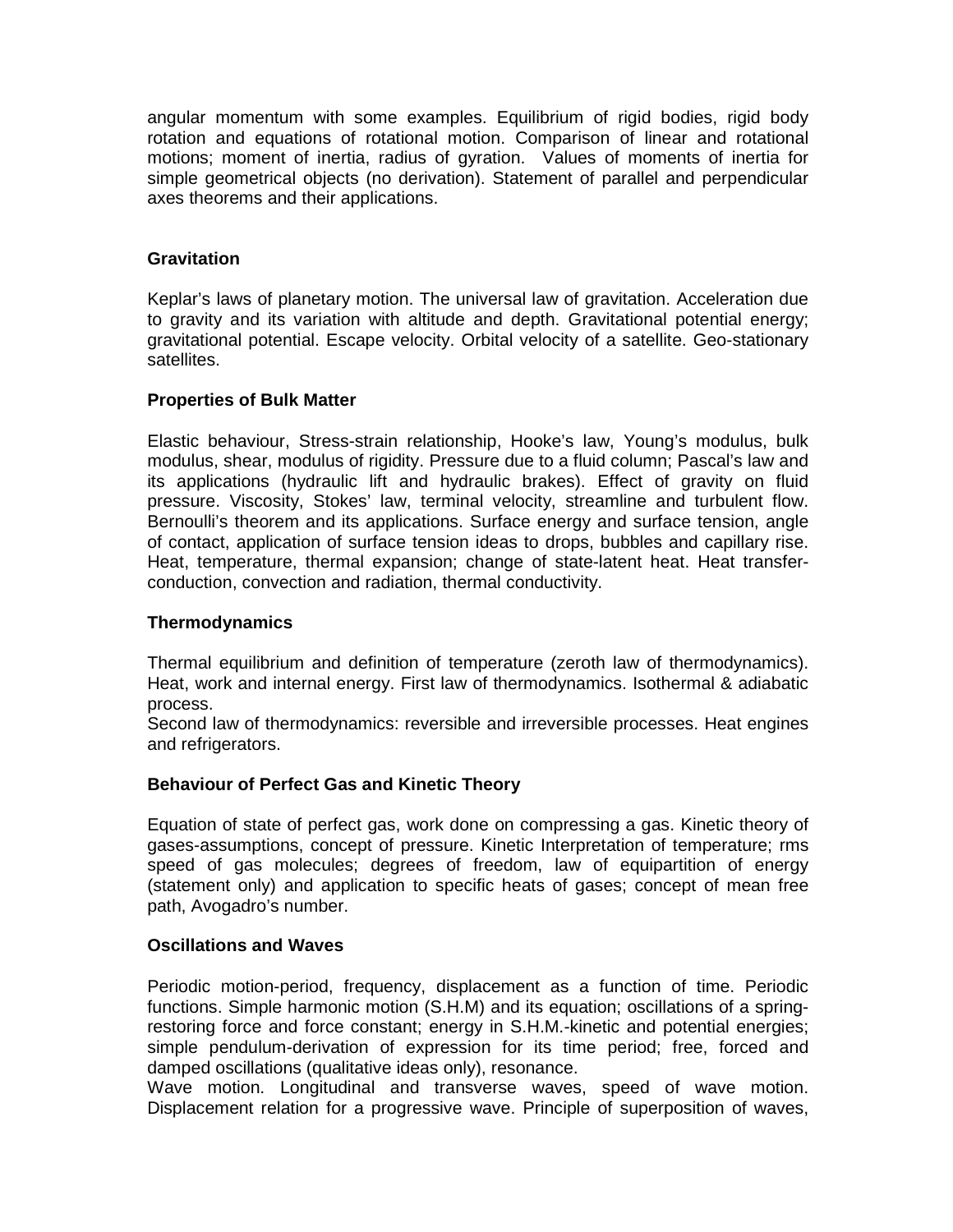reflection of waves, standing waves in strings and organ pipes, fundamental mode and harmonics, Beats, Doppler effect.

### **Electrostatics**

Electric charges, Conservation of charge, Coulomb's low-force between two point charges forces between multiple charges, superposition principle and continuous charge distribution.

Electric field, electric field due to a point charge, electric field lines; electric dipole electric field due to a dipole torque on a dipole in uniform electric field.

Electric flux, statement of gauss's theorem and its applications to find field due to infinitely long straight wire uniformly charges infinite plane sheet and uniformly charged thin spherical shell (field inside and outside).

Electric potential, potential difference, electric potential due to a point charge, a dipole and system of charge; equipotential surfaces, electrical potential energy of a system of two point charges and of electric dipole in an electrostatic field.

Conductors and insulators, free charges and bound charges inside a conductor. Dielectrics and electric polarization, capacitors and capacitance, combination of capacitors in series and in parallel, capacitance of a parallel plate capacitor with and without dielectric medium between the plates, energy stored in a capacitor.

### **Current Electricity**

Electric current flow of electric chargers in a metallic conductor drift velocity, mobility and their relation with electric current; Ohm's Law electrical resistance, V-I characteristics (linear and non-linear), electrical energy and power, electrical resistivity and conductivity. Carbon resistors colour code for carbon resistors; series and parallel combinations of resistors; temperature dependence of resistance.

Internal resistance of a cell, potential difference and emf of a cell combination of cells in series and in parallel. Kirchhoff's laws and simple applications. Wheatstone bridge and metre bridge.

Potentiometer – principle and its applications to measure potential difference and for comparing emf of two cells; measurement of internal resistance of a cell.

# **Magnetic Effects of Current and Magnetism**

Concept of magnetic field, Oersted's experiment. Biot-Savart law and its application to current carrying circular loop. Ampere's law and its applications to infinitely long straight wire, straight and toroidal solenoids.

Force on a moving charge in uniform magnetic and electric fields. Cyclotron.

Force on a current – carrying conductor in a uniform magnetic field. Force between two parallel current – carrying conductors – definition of ampere. Torque experienced by a current loop in uniform magnetic field; moving coil galvanometer – its current sensitivity and conversion to ammeter and voltmeter. Current loop as a magnetic dipole and its magnetic dipole moment. Magnetic dipole, moment of a revolving electron, magnetic field intensity due to a magnetic dipole (bar magnet) along its axis and perpendicular to its axis. Torque on magnetic dipole (bar magnet) in a uniform magnetic field; bar magnet as an equivalent solenoid magnetic field line; Earth's magnetic field and magnetic elements para  $-$  dia  $-$  and ferro  $-$  magnetic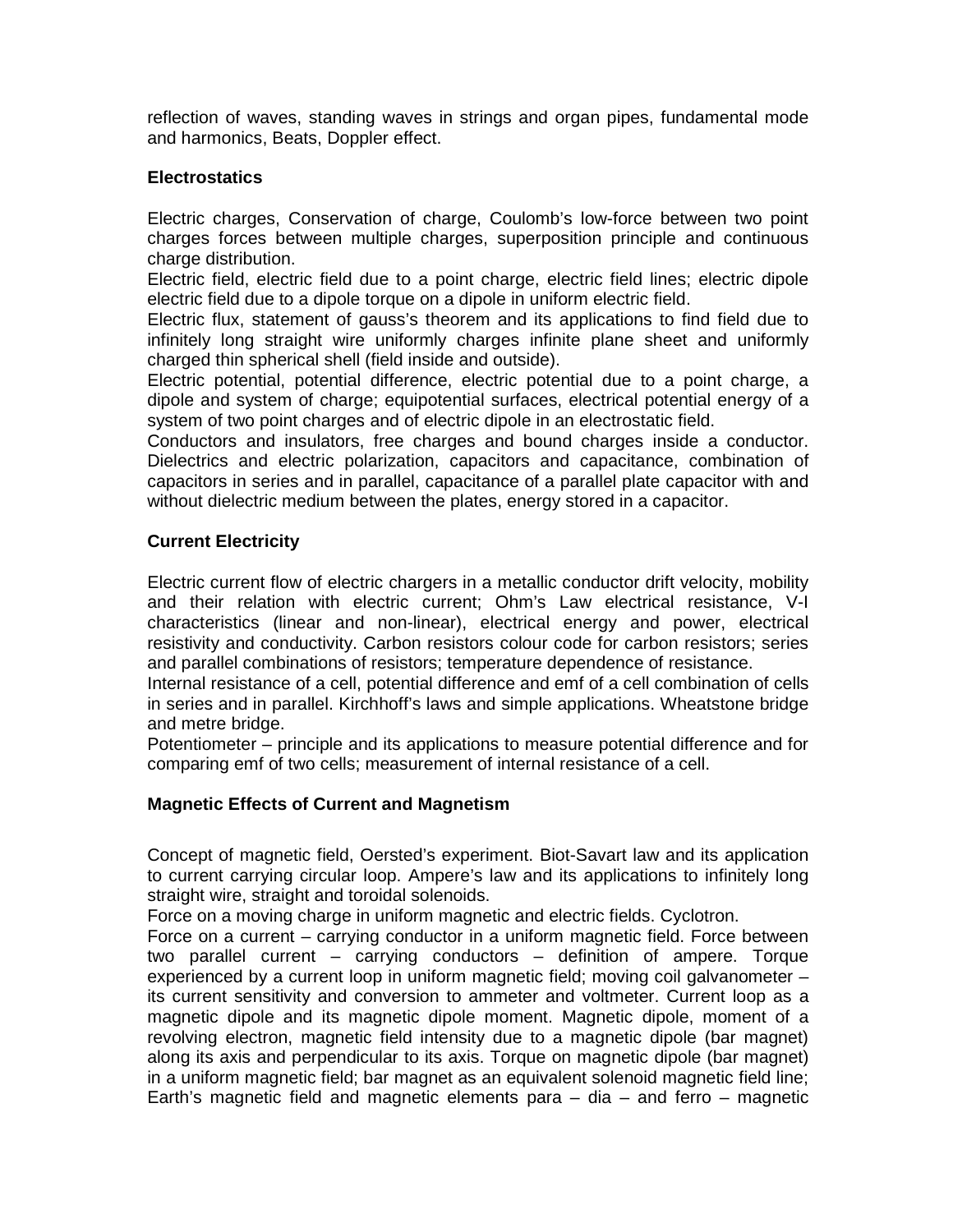substances, with examples. Electromagnets and factors of affecting their strengths. Permanent magnets.

### **Electromagnetic Induction and Alternating Currents**

Electromagnetic Induction; Faraday's law. Induced emf and current; Lenz's law, Eddy current self and mutual induction.

Alternating currents, peak and rms value of alternating; current/voltage, reactance and impedance;

LC oscillations (qualitative treatment only), LCR series circuit, resonance; power in ac circuits wattles current.

AC generator and transformer.

#### **Electromagnetic Waves**

Displacement current, Electromagnetic wave and their characteristics (qualitative ideas only) Transverse nature of electromagnetic waves.

Electromagnetic spectrum (radio waves, microwaves, infrared, visible, ultraviolet, xrays, gamma rays) including elementary facts about their uses.

#### **Optics**

Reflection of light spherical mirrors, mirror formula refraction of light, total internal reflection and its applications, optical fibres refraction at spherical surfaces, lenses thin lens formula lens maker's Formula. Magnification power of a lens, combination of thin lenses in contract. Refraction and dispersion of light through a prism.

Scattering of light – blue colour of the sky and reddish appearance of the sun at sunrise and sunset.

Optical instruments: Microscopes and astronomical Telescopes (reflecting and refraction) and their magnifying powers.

Waves optics: Wave front and Huygens principle reflection and refraction of plane wave at a plane surface using wave fronts. Proof of laws of reflection and refraction using Huygen's principle. Interference, Young's double slit experiment and expression for fringe width coherent sources and sustained interference of light. Diffraction due to a single slit, width of central maximum. Resolving power of microscopes and astronomical telescopes Polarization, plane polarized light; Brewster's law. Uses of plane polarized light and polaroids.

# **Dual Nature of Matter and Radiation**

Dual nature of Radiation Photoelectric, Hertz and Lenard's observations; Einstein's Photoelectric equation – particle nature of light.

Matter waves-wave nature of particles, de Broglie relation. Davission – Germer experiment.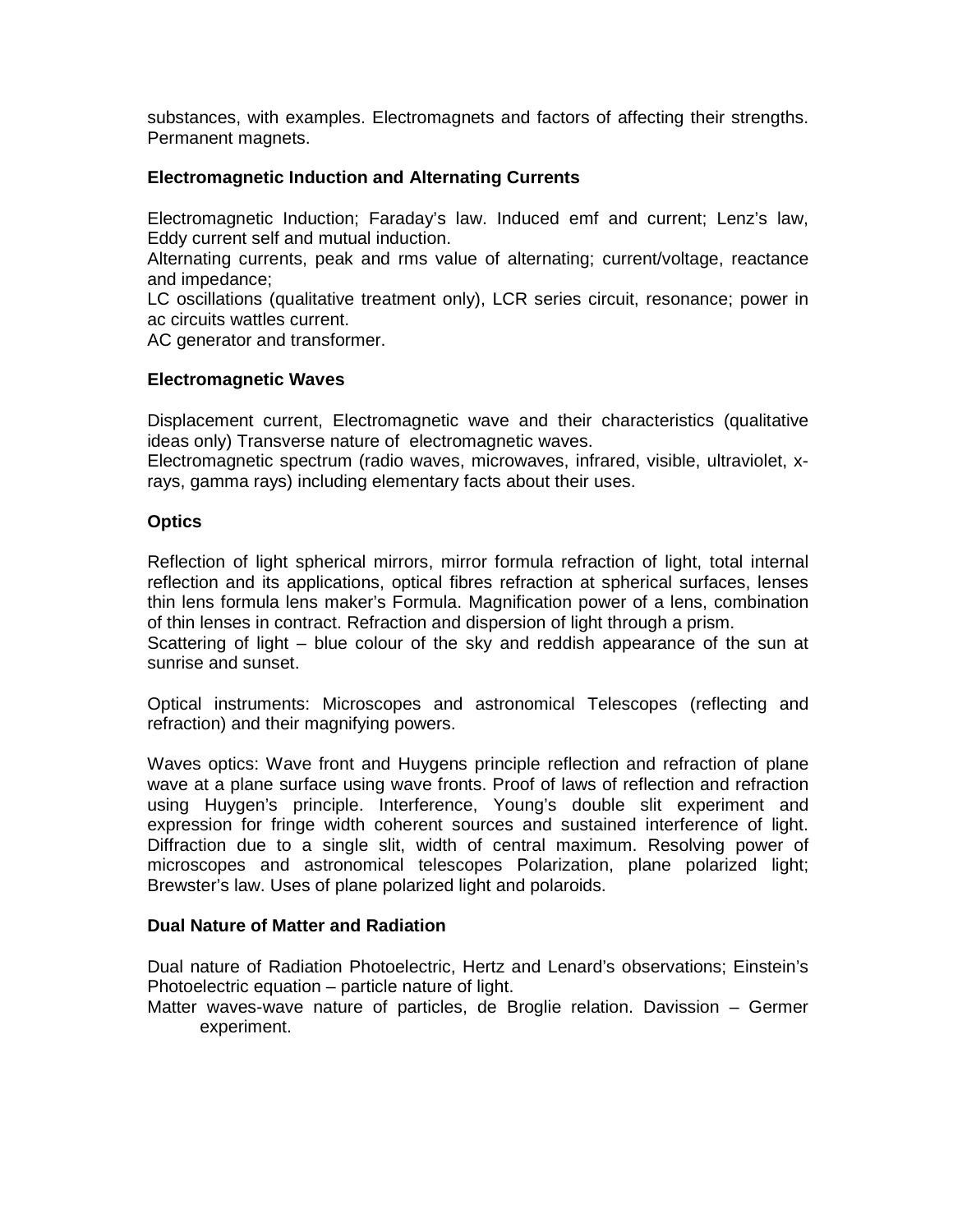# **Atoms & Nuclei**

Alpha-particle scattering experiment, Rutherford's model of atom; Bohr model, energy levels hydrogen spectrum.

Composition and size of nucleus, Radioactivity – alpha, beta and gamma particles/rays and their properties; radioactive decay law Mass-energy relation, mass defect; binding energy per nucleon and its variation with mass number; nuclear fission, nuclear fusion.

# **Electronic Devices**

Semiconductors; semiconductor diode  $-1 - V$ . characteristics in forward and reverse bias, diode as a rectifier; I – V characteristics of LED, photodiode, solar cell and Zener diode: Zener diode as a voltage regulator. Junction transistor, transistor action characteristics of a transistor; transistor as an amplifier (common emitter configuration). Logic gates (OR, AND, NOT, NAND and NOR).

# **Communication Systems**

Elements of a communication system (block diagram only); bandwidth of signals (speech, TV and digital data); bandwidth of transmission medium. Propagation of electromagnetic waves in the atmosphere, sky and space wave propagation. Need for modulation. Amplitude-modulate wave.

**In new syllabus highlighted/underlined portions have been deleted**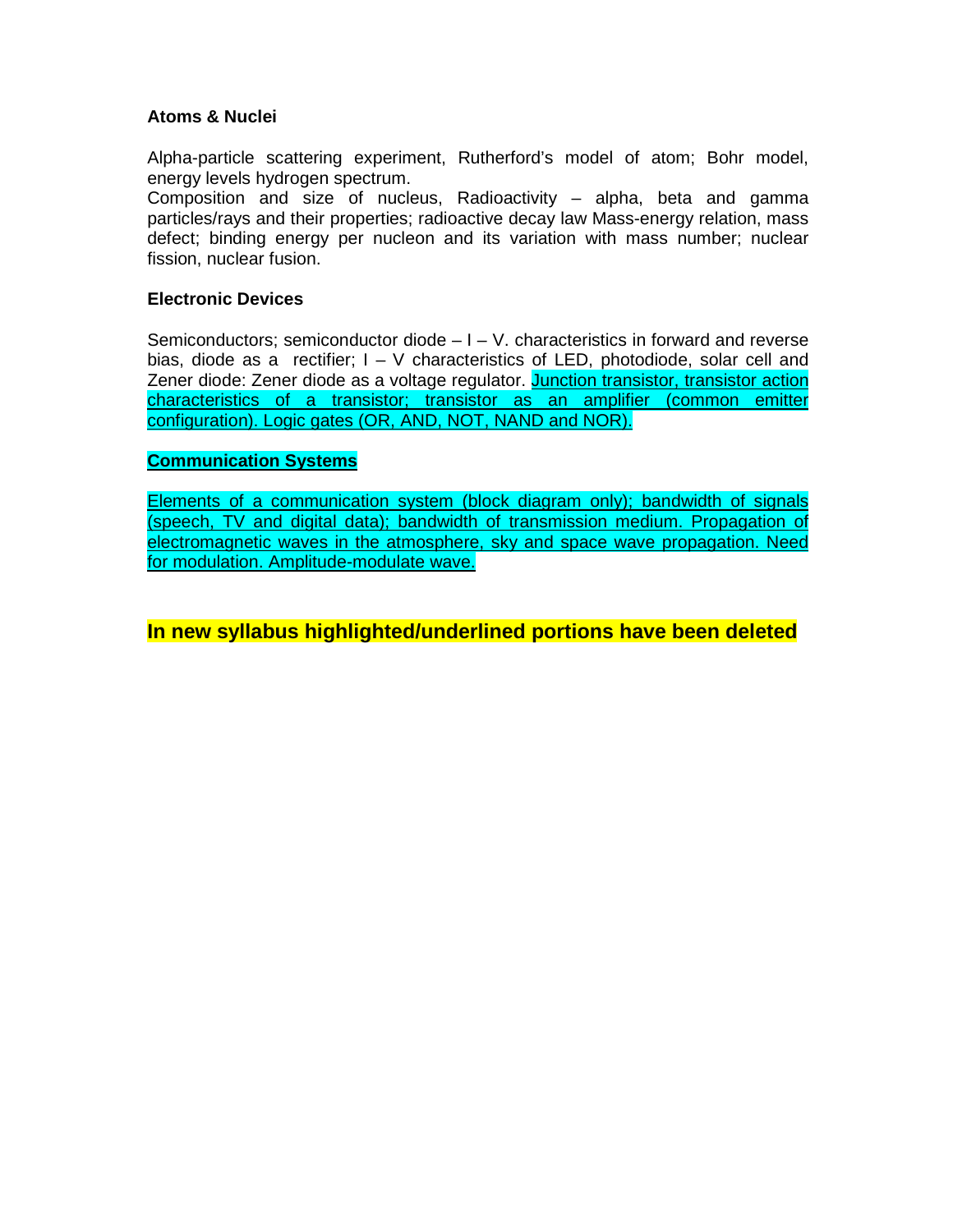# **Faculty of Engineering & Technology**

# **B. Tech.**

# **Chemistry**

# **(FOR ALL COMPETITIVE ADMISSION TESTS WITH CLASS XII AS ELIGIBILITY)**

# **CHEMISTRY (CLASS XI – XII)**

# **Class XI (Theory)**

### **Some Basic Concepts of Chemistry**

General Introduction : Importance and scope of chemistry.

Historical approach to particulate nature of matter, laws of chemical combination, Dalton's atomic theory : concept of elements, atoms and molecules.

Atomic and molecular masses. Mole concept and molar mass; percentage composition and empirical and molecular formula; chemical reactions, stoichiometry and calculations based on stoichiometry.

### **Structure of Atom**

Discovery of electron, proton and neutron; atomic number, isotopes and isobars. Thompson's model and its limitations, Rutherford's model and its limitations, Bohr's model and its limitations, concept of shells and subshells, dual nature of matter and light, de Broglie's relationship, Heisenberg uncertainty principle, concept of orbitals, quantum numbers, shapes of s, p and d orbitals, rules for filling electrons in orbitals Aufbau principle, Pauli exclusion principle and Hund's rule, electronic configuration of atoms, stability of half filled and completely filled orbitals.

# **Classification of Elements and Periodicity in Properties**

Significance of classification, brief history of the development of periodic table, modern periodic law and the present form of periodic table, periodic trends in properties of elements – atomic radii, ionic radii, inert gas radii, ionization enthalpy, electron gain enthalpy, electronegativity, valence, Nomenclature of elements with atomic number greater than 100.

#### **Chemical Bonding and Molecular Structure**

Valence electrons, ionic bond, covalent bond, bond parameters, Lewis structure, polar character of covalent bond, covalent bond, covalent character of ionic bond, valence bond theory, resonance, geometry of covalent molecules, VSEPR theory, concept of hybridization involving s, p and d orbitals and shapes of some simple molecules, molecular orbital theory of homonuclear diatomic molecules (qualitative idea only). Hydrogen bond.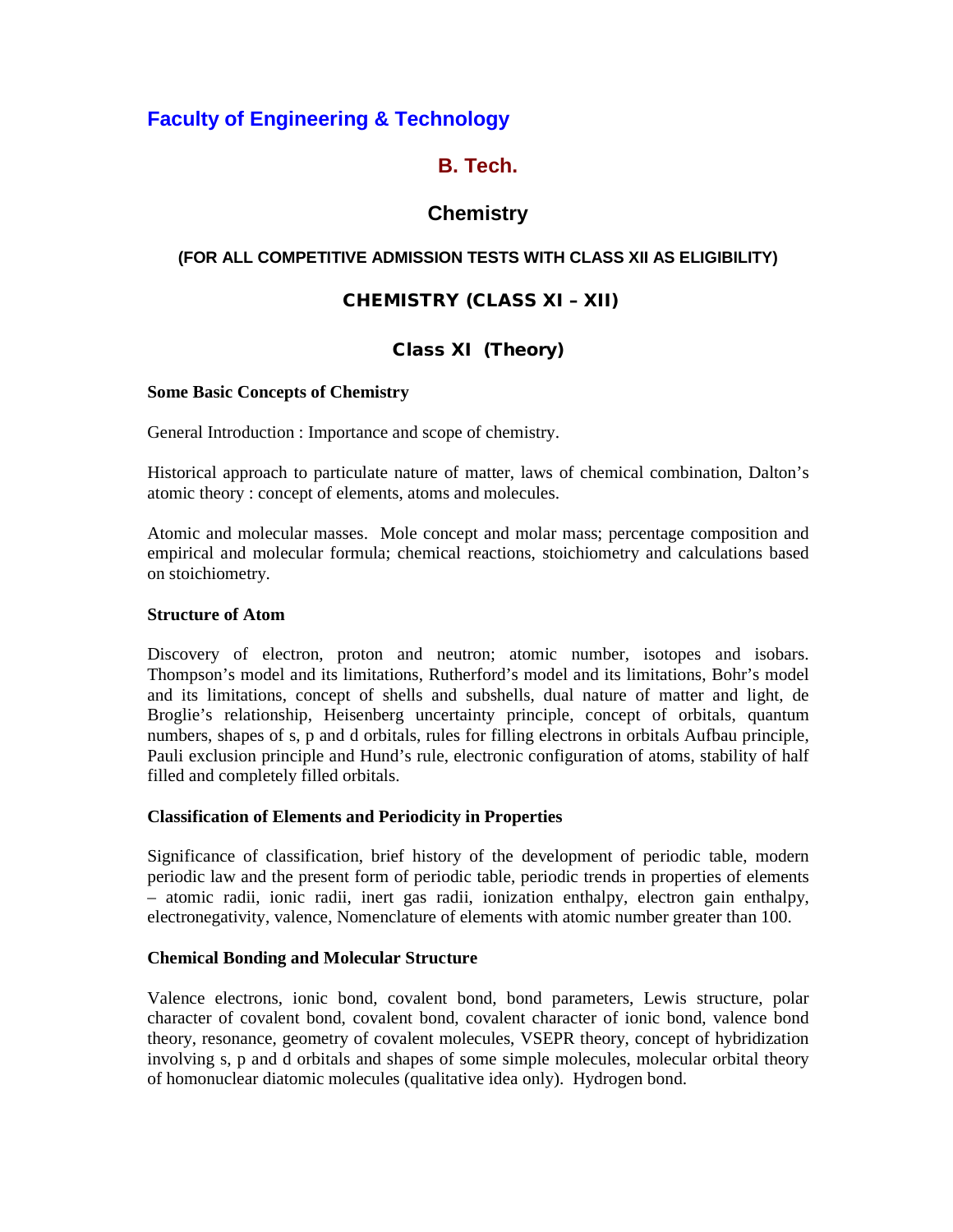#### **States of Matter : Gases and Liquids**

Three states of matter, intermolecular interactions, types of bonding, melting and boiling points, role of gas laws in elucidating the concept of the molecule, Boyle's law, Charle's law, Gay Lussac's law, Avogadro's law, ideal behaviour, empirical derivation of gas equation, Avogadro number, ideal gas equation. Deviation from ideal behaviour, liquefaction of gases, critical temperature, Kinetic energy and molecular speeds (elementary idea).

Liquid State – Vapour pressure, viscosity and surface tension (qualitative idea only, no mathematical derivations).

#### **Chemical Thermodynamics**

Concepts of system, types of systems, surroundings, work, heat, energy, extensive and intensive properties, state functions.

First law of thermodynamics – internal energy and enthalpy, heat capacity and specific heat, measurement of ∆U and ∆H, Hess's law of constant heat summation, enthalpy of : bond dissociation, combustion, formation, atomization, sublimation, phase transition, ionization, solution and dilution.

Introduction of entropy as a state function, Second law of thermodynamics, Gibbs energy change for spontaneous and non-spontaneous process, criteria for equilibrium.

#### **Equilibrium**

Equilibrium in physical and chemical processes, dynamic nature of equilibrium, law of mass action, equilibrium constant, factors affecting equilibrium – Le Chatelier's principle; ionic equilibrium – ionization of acids and bases, strong and weak electrolytes, degree of ionization, ionization of polybasic acids, acid strength, concept of pH, Hydrolysis of salts (elementary idea), buffer solutions, Henderson equation, solubility product, common ion effect (with illustrative examples).

Redox Reactions

Concept of oxidation and reduction, redox reactions, oxidation number, balancing redox reactions in terms of loss and gain of electron and change in oxidation numbers, applications of redox reactions.

#### **Hydrogen**

Position of hydrogen in periodic table, occurrence, isotopes, preparation, properties and uses of hydrogen; hydrides – ionic, covalent and interstitial; physical and chemical properties of water, heavy water; hydrogen peroxide – preparation, reactions, use and structure; hydrogen as a fuel.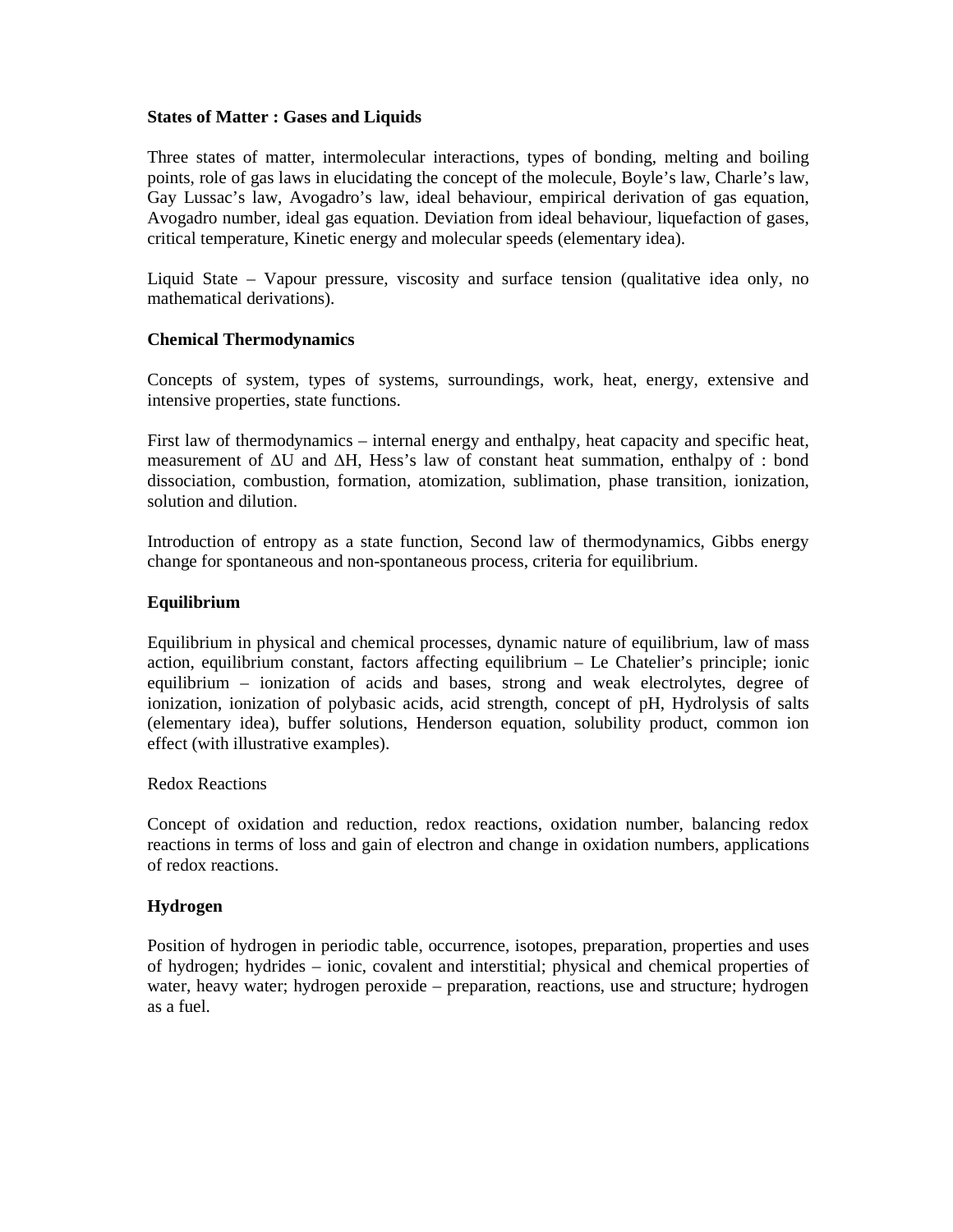#### **s-Block Elements (Alkali and Alkaline earth metals)**

Group 1 and Group 2 elements

General introduction, electronic configuration, occurrence, anomalous properties of the first element of each group, diagonal relationship, trends in the variation of properties (such as ionization enthalpy, atomic and ionic radii), trends in chemical reactivity with oxygen, water, hydrogen and halogens; uses.

Preparation and Properties of some Important Compounds:

Sodium carbonate, sodium chloride, sodium hydroxide and sodium hydrogencarbonate, biological importance of sodium and potassium.

CaO CaCO<sub>3</sub>, and industrial use of lime and limestone, biological importance of Mg and Ca.

#### **Some p-Block Elements**

General Introduction to p-Block Elements

Group 13 elements : General introduction, electronic configuration, occurrence, variation of properties, oxidation states, trends in chemical reactivity, anomalous properties of first element of the group; Boron-physical and chemical properties, some important compounds; borax, boric acids, boron hydrides. Aluminium: uses, reactions with acids and alkalies.

Group 14 elements : General introduction, electronic configuration, occurrence, variation of properties, oxidation states, trends in chemical reactivity, anomalous beheaviour of first element. Carbon – catenation, allotropic forms, physical and chemical properties; uses of some important compounds: oxides.

Important compounds of silicon and a few uses : silicon tetrachloride, silicones, silicates and zeolites, their uses.

#### **Organic Chemistry – Some Basic Principles and Techniques**

General introduction, methods of purification, qualitative and quantitative analysis, classification and IUPAC nomenclature of organic compounds.

Electronic displacements in a covalent bond: inductive effect, electrometric effect, resonance and hyper conjugation.

Homolytic and heterolytic fission of a covalent bond: free radicals, carbocations, carbonions; electrophiles and nucleophiles, types of organic reactions.

#### **Hydrocarbons**

Classification of Hydrocarbons.

Aliphatic hydrocarbons: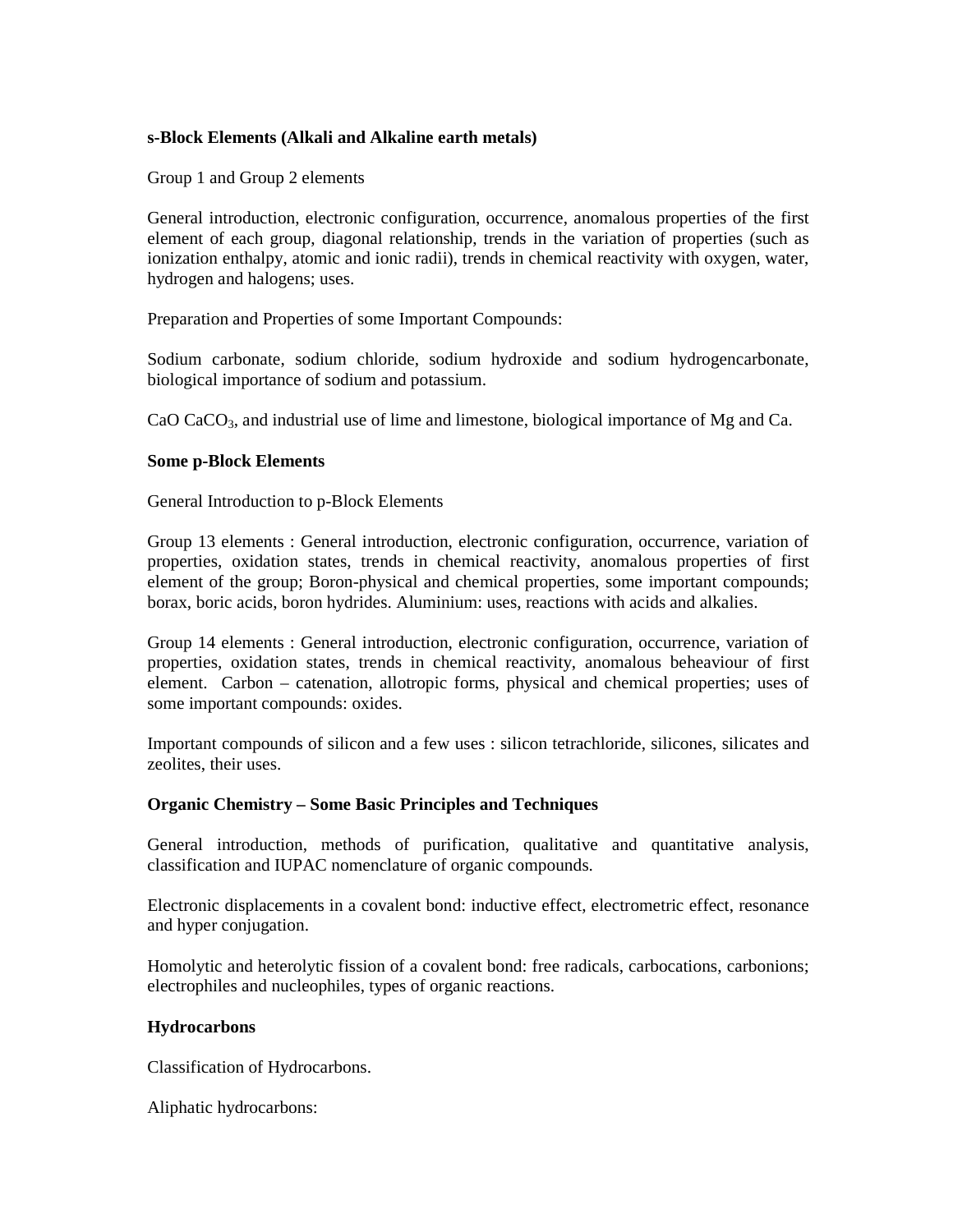Alkanes – Nomenclature, isomerism, conformations (ethane only), physical properties, chemical reactions including free radical mechanism of halogenation, combustion and pyrolysis.

Alkenes – Nomenclature, structure of double bond (ethane), geometrical isomerism, physical properties, methods of preparation; chemical reactions: addition of hydrogen, halogen, water, hydrogen halides (Markovnikov's addition and peroxide effect), ozonolysis, oxidation, mechanism of electrophilic addition.

Alkynes – Nomenclature, structure of triple bond (ethyne), physical properties, methods of preparation, chemical reactions: acidic character of alkynes, addition reaction of – hydrogen, halogens, hydrogen halides and water.

Aromatic hydrocarbons – Introduction, IUPAC nomenclature; Benzene : resonance, aromaticity; chemical properties : mechanism of electrophilic substitution – nitration sulphonation, halogenation, Friedel Craft's alkylation and acylation; directive influence of functional group in mon-substituted benzene; carcinogenicity and toxicity.

#### **Environmental Chemistry**

Environmental pollution – Air, water and soil pollution, chemical reactions in atmosphere, smogs, major atmospheric pollutants; acid rain, ozone and its reactions, effects of depletion of ozone layer, greenhouse effect and global warming – pollution due to industrial wastes; green chemistry as an alternative tool for reducing pollution, strategy for control of environmental pollution.

# **CLASS XII (Theory)**

#### **Solid State**

Classificatioin of solids based on different binding forces molecular, ionic covalent and metallic solids, amorphous and crystalline solids (elementary idea), unit cell in two dimensional and three dimensional lattices, calculations of density of unit cell, packing in solids, packing efficiency, voids, number of atoms per unit cell in a cubic unit cell, point defects electrical and magnetic properties, Band theory of metals, conductors, semiconductors and insulators and n and p type semiconductors.

#### **Solutions**

Types of solutions, expression of concentration of solutions of solids in liquids, solubility of gases in liquids, solid solutions, colligative properties – relative lowering of vapour pressure, Raoult's law, elevation of B.P., depression of freezing point, osmotic pressure, determination of molecular masses using colligative properties, abnormal molecular mass, Vant Hoff factor.

#### **Electrochemistry**

Redox reactions; conductance in electrolytic solutions, specific and molar conductivity variations of conductivity with concentration, Kohlrausch's Law, electrolysis and laws of electrolysis (elementary idea), dry cell electrolytic cells and Galvanic cells; lead accumulator,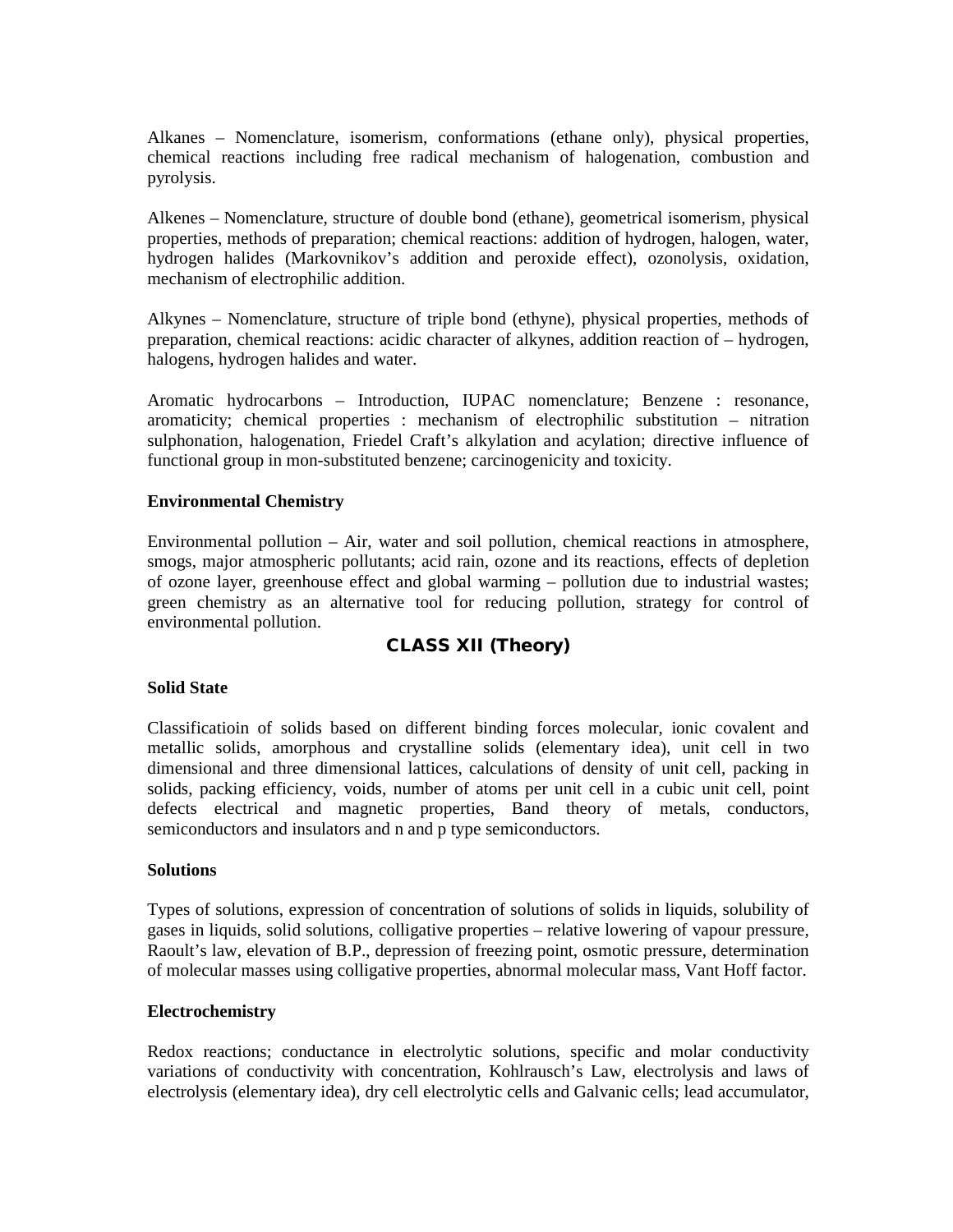EMF of a cell, standard electrode potential, Nernst equation and its application to chemical cells. Relation between Gibbs energy change and EMF of a cell, fuel cells; corrosion.

### **Chemical Kinetics**

Rate of a reaction (average and instantaneous), factors affecting rates of reaction : concentration, temperature, catalyst; order and molecularity of a reaction; rate law and specific rate constant, integrated rate equations and half life (only for zero and first order reactions); concept of collision theory (elementary idea, no mathematical treatment). Activation energy, Arrhenious equation.

### **Surface Chemistry**

Adsorption – physisorption and chemisorption; factors affecting adsorption of gases on solids; catalysis thomogenous and heterogeneous, activity and selectivity: enzyme catalysis; colloidal state: distinction between true solutions, colloids and suspensions; lyophillic, lyophobic multimolecular and macromolecular colloids; properties of colloids; Tyndall effect, Brownian movement, electrophoresis, coagulation; emulsions – types of emulsions.

### **General Principles and Processes of Isolation of Elements**

Principles and methods of extraction – concentration, oxidation, reduction electrolytic method and refining; occurrence and principles of extraction of aluminium, copper, zinc and iron.

### **p-Block Elements**

Group 15 elements : General introduction, electronic configuration, occurrence, oxidation states, trends in physical and chemical properties; nitrogen – preparation, properties and uses; compounds of nitrogen : preparation and properties of ammonia and nitric acid, oxides of nitrogen (structure only); Phosophorous – allotropic forms; compounds of phosphorous : preparation and properties of phosphine, halides  $(PCI<sub>3</sub>, PCI<sub>5</sub>)$  and oxoacids (elementary idea only).

**Group 16 elements** : General introduction, electronic configuration, oxidationi states, occurrence, trends in physical and chemical properties; dioxygen: preparation, properties and uses; classification of oxides; ozone. Sulphur – allotropic forms; compounds of sulphur: preparation, properties and uses of sulphur dioxide; sulphuric acid : industrial process of manufacture, properties and uses, oxoacids of sulphur (structures only).

**Group 17 elements** : General introduction, electronic configuration, oxidation states, occurrence, trends in physical and chemical properties; compounds of halogens: preparation, properties and uses of chlorine and hydrochloric acid, interhalogen compounds, oxoacids of halogens (structures only).

**Group 18 elements** : General introduction, electronic configuration, occurrence, trends in physical and chemical properties, uses, Compounds of Xenon and their structure.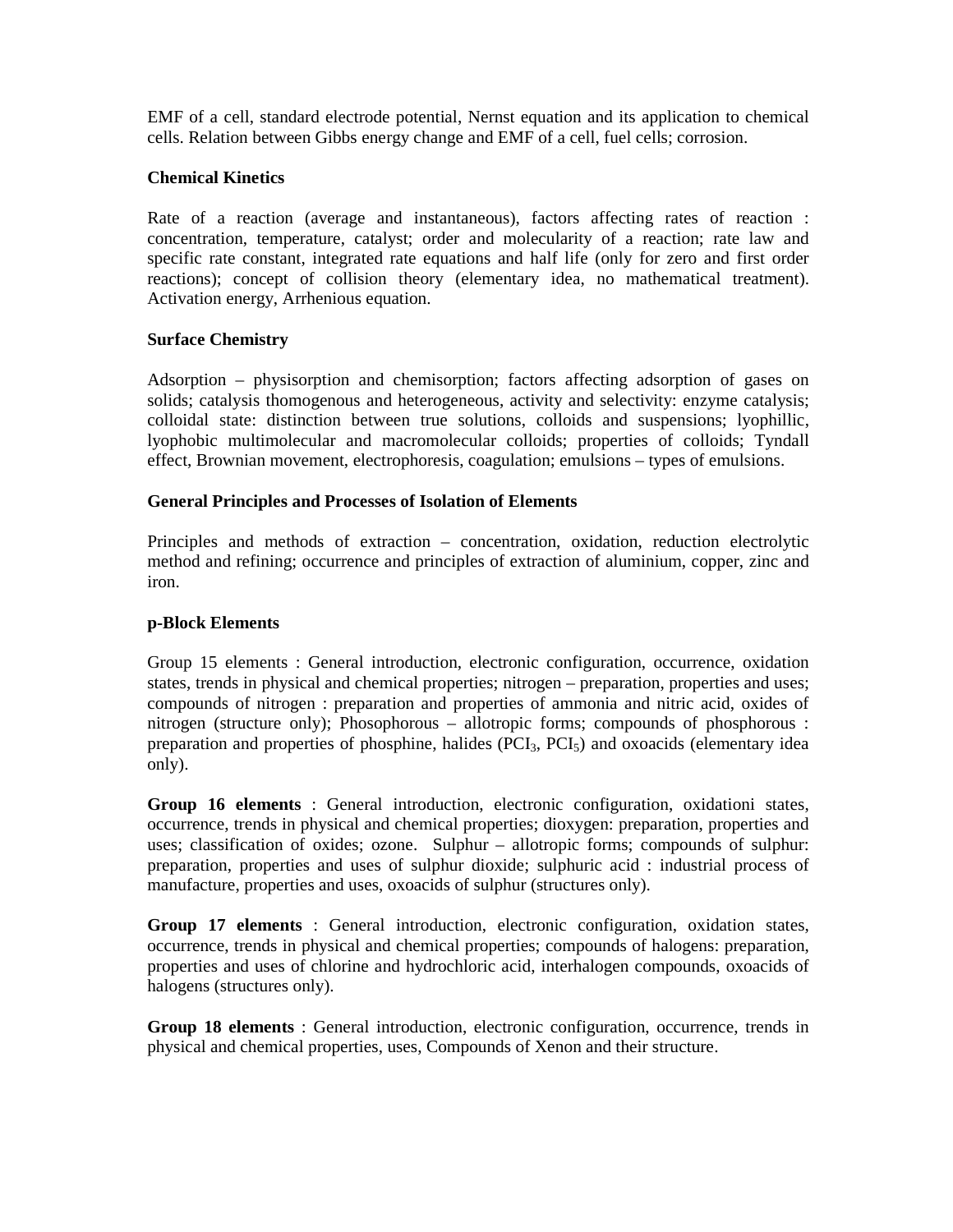#### **d and f-Block Elements**

General introduction, electronic configuration, occurrence and characteristics of transition metals, general trends in properties of the first row transition metals – metallic character, ionization enthalpy, oxidation states, ionic radii, colour, catalytic property, magnetic properties, interstitial compounds, alloy formation. Preparation and properties of  $K_2Cr_2O_7$ and  $KMnO<sub>4</sub>$ .

**Lanthanoids** – electronic configuration, oxidation states, chemical reactivity and lanthanoid contraction and its consequences.

**Actinoids** – Electronic configuration, oxidation states and comparison with lanthenoids.

#### **Coordination Compounds**

**Coordination compounds** : Introduction, ligands, coordination number, colour, magnetic properties and shapes, IUPAC nomenclature of mononuclear coordination compounds, bonding, Werner's theory VBT, CFT; isomerism (structural and stereo) importance of coordination compounds (in qualitative inclusion, extraction of metals and biological systems.).

#### **Haloalkanes and Haloarenes**

**Haloalkanes**: Nomenclature, nature of C-X bond, physical and chemical properties, mechanism of substitution reactions. Optical rotation.

**Haloarenes** : Nature of C-X bond, substitution reactions (directive influence of halogen for monosubstituted compounds only).

**Uses and environmental effects of** – dichloromethane, trichloromethane, tetrachloromethane, iodoform, freons, DDT.

#### **Alcohols, Phenols and Ethers**

**Alcohols** : Nomenclature, methods of preparation, physical and chemical properties (of primary alcohols only); identification of primary, secondary and tertiary alcohols; mechanism of dehydration, uses, with special reference to methanol and ethanol.

**Phenols** : Nomenclature, methods of preparation, physical and chemical properties, acidic nature of phenol, electrophillic substitution reaction, uses of phenols.

**Ethers** : Nomenclature, methods of preparation, physical and chemical properties, uses.

#### **Aldehydes, Ketones and Carboxylic Acids**

**Aldehydes and ketones:** Nomenclature, nature of carbonyl group, method of preparation, physical and chemical properties, and mechanism of nucleophilic addition, reactivity of alpha hydrogen in aldehydes; uses.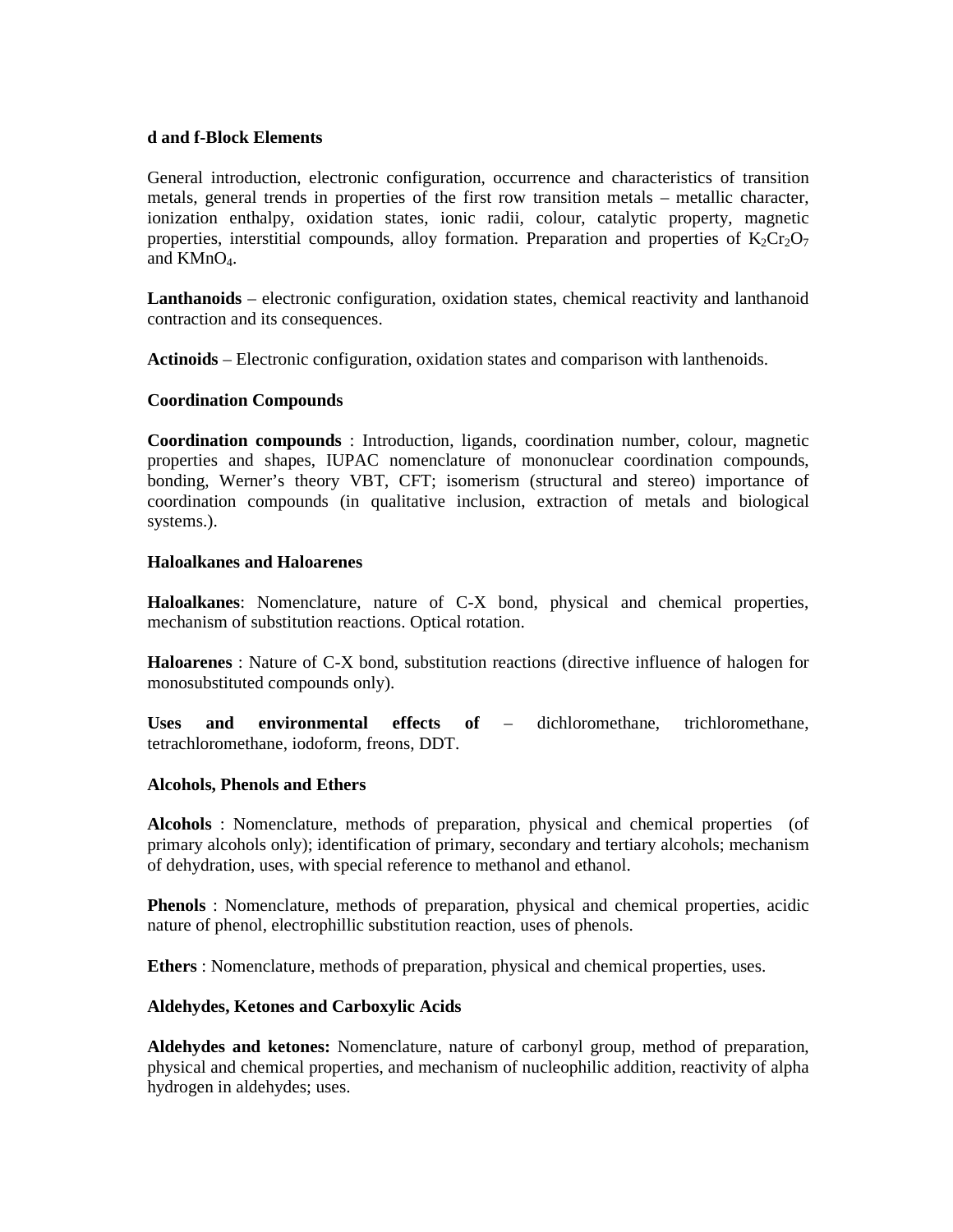**Carboxylic Acids** : Nomenclature, acidic nature, methods of preparation, physical and chemical properties; uses.

#### **Organic Compounds Containing Nitrogen**

**Amines** : Nomenclature, classification, structure, methods of preparation, physical and chemical properties, uses, identification of primary secondary and tertiary amines.

**Cyanides and Isocyanides** – will be mentioned at relevant places in context.

**Diazonium salts** : Preparation, chemical reactions and importance in synthetic organic chemistry.

### **Biomolecules**

**Carbohydrates** – Classification (aldoses and ketoses), monosaccharide (glucose and fructose), D-L configuration, oligosaccharides (sucrose, lactose, maltose), polysaccharides (starch, cellulose, glycogen); importance.

**Proteins – Elementary idea of** – amino acids, peptide bond, polypeptides, proteins, primary structure, secondary structure, tertiary structure and quaternary structure (qualitative idea only), denaturation of proteins; enzymes.

**Hormones** – Elementary idea (excluding structure).

**Vitamins** – Classification and functions.

**Nucleic Acids** : DNA and RNA

#### **Polymers**

**Classification** – Natural and synthetic, methods of polymerization (addition and condensation), copolymerization, Some important polymers; natural and synthetic like polythene, nylon, polyesters, bakelite, rubber, Biodegradable and non-biodegradable polymers.

#### **Chemistry in Every Day Life**

- 1. **Chemicals in medicines** analgesics, tranqualizers, antiseptic, disinfectants, antimicrobials, antifertility drugs, antibiotics, antacids, antithistamines.
- 2. **Chemicals in food** preservatives, artificial sweetening agents, elementary idea of antioxidants.
- 3. **Cleansing agents** soaps and detergents, cleansing action.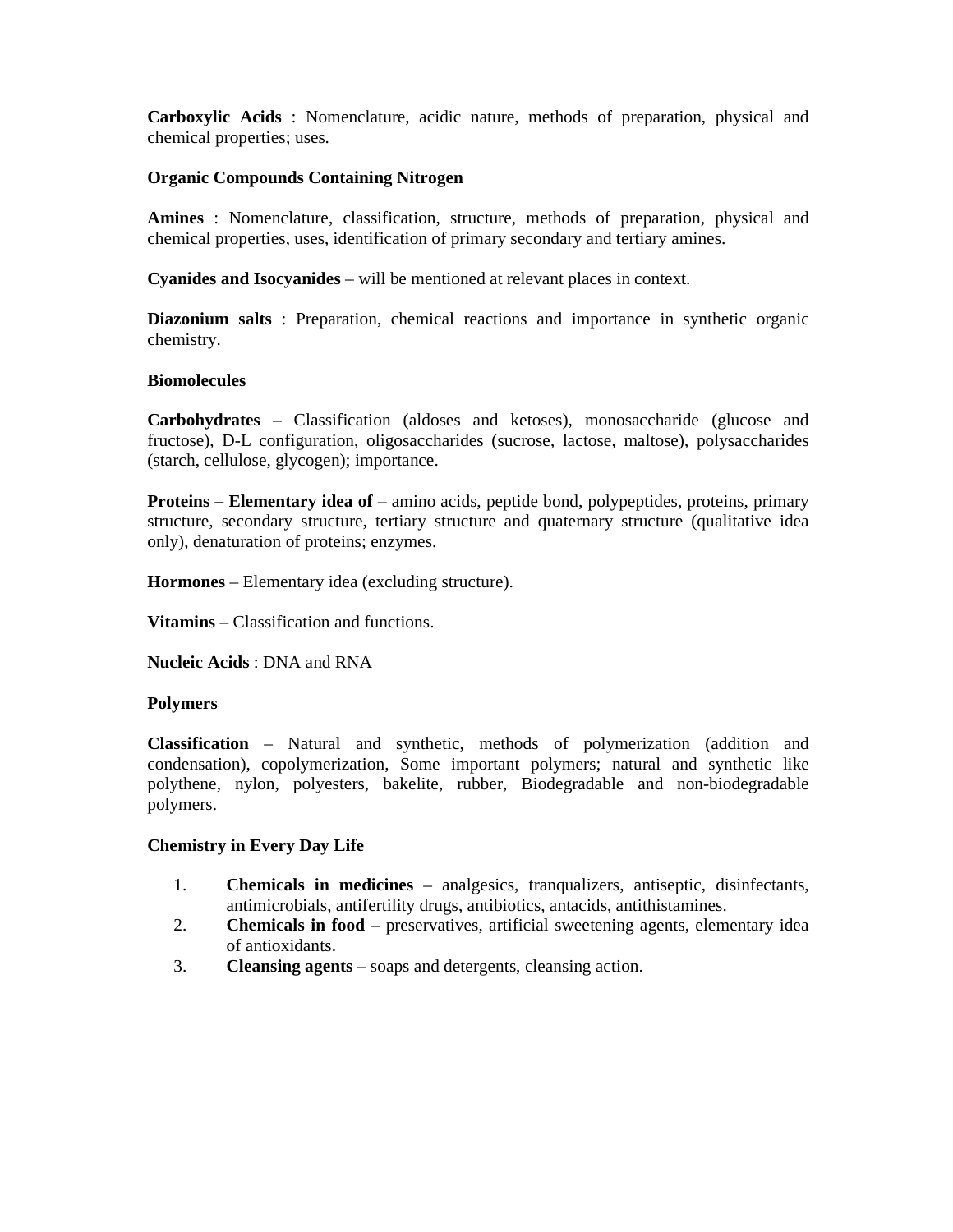# **Faculty of Engineering & Technology**

# B. Tech.

# **Mathematics**

### **UNIT – I : SETS AND FUNCTIONS**

### **1. SETS**

Sets and their representations. Empty set. Finite & Infinite sets. Equal sets. Subsets. Subsets of the set of real numbers especially Intervals (with notations). Power set. Universal set. Venn diagrams. Union and Intersection of sets. Difference of sets. Complement of a set.

### **2. RELATIONS & FUNCTIONS**

Orders pairs, Cartesian product of sets. Number of elements in the Cartesian product of two finite sets. Cartesian product of the reals with itself (upto  $R \times R \times R$ ). Definition of relation, pictorial diagrams, domain, codomain and range of a relation. Function as a special kind of relation from one set to another. Pictorial representation of a function, domain, co-domain and range of a function. Real valued function of the real variable, domain and range of these functions, constant, identity, polynomial, rational modulus, signum and greatest integer functions with their graphs, Sum, difference, product and quotients of functions.

#### **3. TRIGNOMETRIC FUCNTIONS :**

Positive and negative angles. Measuring angles in radians and in degrees and conversion from one measure to another. Definition of trigonometric functions with the help of unit circle. Truth of the identity  $sin^2 x + cos^2 x = 1$  for all x. Signs of trigonometric functions and sketch of their graphs. Expressing sin  $(x + y)$  and cos  $(x+y)$  in terms of sin x, sin y, cos x and cos y. Deducing the identities like the following :

$$
\tan(x \pm y) = \frac{\tan x \pm \tan y}{1 \pm \tan x \tan y}, \cot(x \pm y) \frac{\cot x \cot y \pm 1}{\cot y \cot x}
$$

$$
\sin x + \sin y = 2\sin(\frac{x+y}{2})\cos(\frac{x-y}{2})\cos(\frac{x-y}{2})\cos x + \cos y = 2\cos(\frac{x+y}{2})\cos(\frac{x-y}{2})
$$

$$
\sin x - \sin y = 2\cos(\frac{x+y}{2})\sin(\frac{x-y}{2})\cos x - \cos y = 2\sin(\frac{x+y}{2})\sin(\frac{x-y}{2})
$$

Identities related to sin 2 x, cos 2 x, tan 2 x, sin 3 x, cos 3 x and tan 3 x. General solution of trigonometric equiations of the type sin  $\theta$  = sin  $\alpha$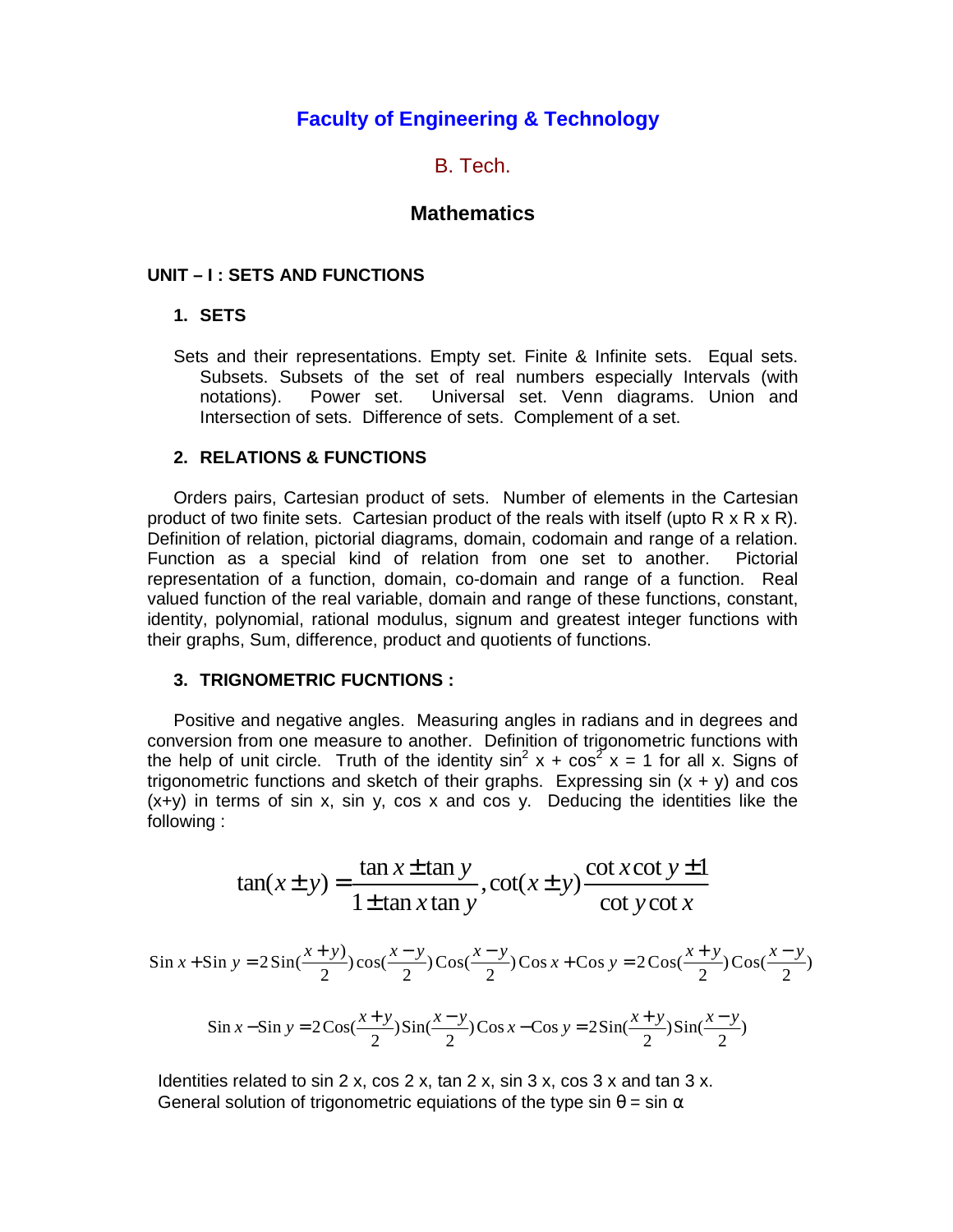# **UNIT II : ALGEBRA**

# **1. PRINCIPLE OF MATHEMATICAL INDUCTION**

Process of the proof by induction, motivating the application of the method by looking at natural numbers as the least inductive subset of real numbers. The principle of mathematical induction and simple applications.

# **2. COMPLEX NUMBERS AND QUADRATIC EQUATIONS**

Need for complex numbers, especially  $\sqrt{-1}$ , to be motivated by inability to solve every quadratic equation. Brief description of algebraic properties of complex numbers. Argand plane and polar representation of complex numbers. Statement of Fundamental Theorem of Algebra, Solution of quadratic equations in the complex number system.

# **3. LINEAR INEQUALITIES :**

Linear inequalities, Algebraic solutions of linear inequalities in one variable and their representation on the number line. Graphical solution of linear inequalities in two variables. Solution of system mof linear inequalities in two variables graphically.

# **4. PERMUTATIONS AND COMBINATIONS**

Fundamental principle of counting. Factorial n (n1) Permutations and combinations, derivation of formulae and their connections, simple applications.

# **5. BINOMIAL THEOREM :**

History, statement and proof of the binomial theorem for positive integral indices. Pascal's triangle, General and middle term in binomial expansion, simple applications.

# **6. SEQUENCE AND SERIES**

Sequence and Series, Arithmetic progression (AP), arithmetic mean (A.M.) Geometric progression (GP, General term of a GP, sum of n terms of a G.P., Geometric mean (GM), relation between A.M. and G.M. Sum to n terms of the

special series  $\sum n$ ,  $\sum n^2$  and  $\sum n^3$  .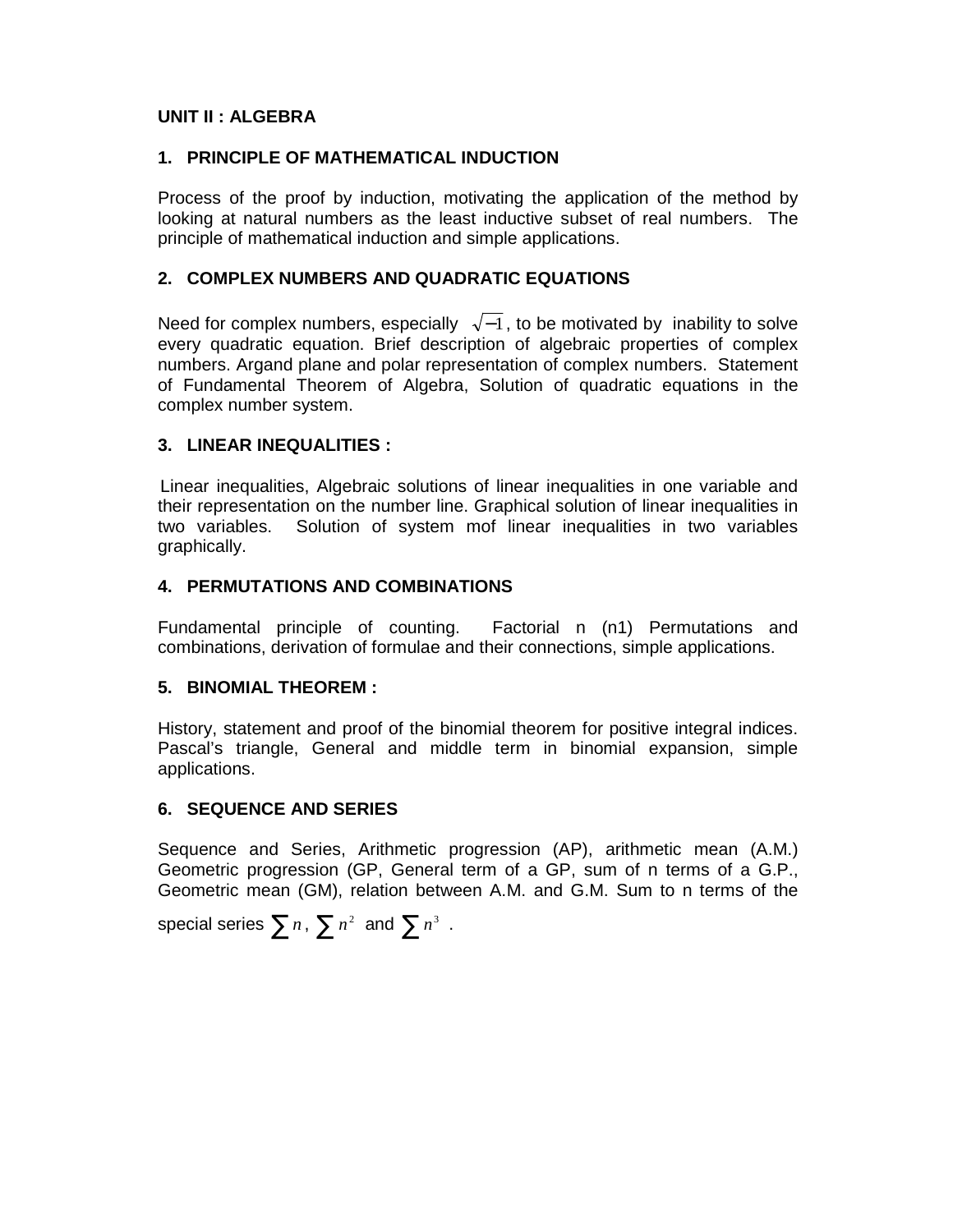# **UNIT III : COORDINATE GEOMETRY :**

# **1. STRAIGHT LINES**

Brief recall of 2 D from earlier classes. Slope of a line and angle between two lines. Various forms of equations of a line : parallel to axes, point-slope form, slope intercept form, two point form, intercepts form and normal form. General equation of a line. Distance of a point from a line.

# **2. CONIC SECTION**

Sections of a cone : circle, ellipse, parabola, hyperbola, a point, a straight line and pair of intersecting lines as a degenerated case of conic section. Standard equations and simple properties of parabola, ellipse and hyperbola. Standard equation of a circle.

# **3. INTRODUCTION TO THREE DIMENSIONAL GEOMETRY**

Coordinate axes and coordinate planes in three dimensions. Coordinatoes of a point. Distance between two points and section formula.

# **UNIT IV : CALCULUS**

# **1. LIMITS AND DERIVATIVES :**

Derivative introduced as rate of change both as that of distance function and geometrically, intuitive idea of limit. Definition of derivative, relate it to slope of tangent of the curve, derivative of sum, difference, product and quotient of functions. Derivatives of polynomial and trigonometric functions.

# **UNIT V : MATHEMATICAL REASONING**

# **1. MATHEMATICAL REASONING**

Mathematically acceptable statements. Connecting words / phrases – consolidating the understanding of "if and only if (necessary and sufficient) condition", implies", and/ or", implied by, "and", "or", "there exists" and their use through variety of examples related to real life and mathematics. Validating the statements involving the connecting words – difference between contradiction, converse and contrapositive.

# **2. PROBABILITY :**

Random experiments : Outcomes, sample, spaces (set representation). Events : occurrence of events, `not', `and' and `or' events, exhaustive events, mutually exclusive events Axiomatic (set theoretic) probability, connections with the theories of earlier classes. Probability of an event, Probability of `not', `and' and `or' events.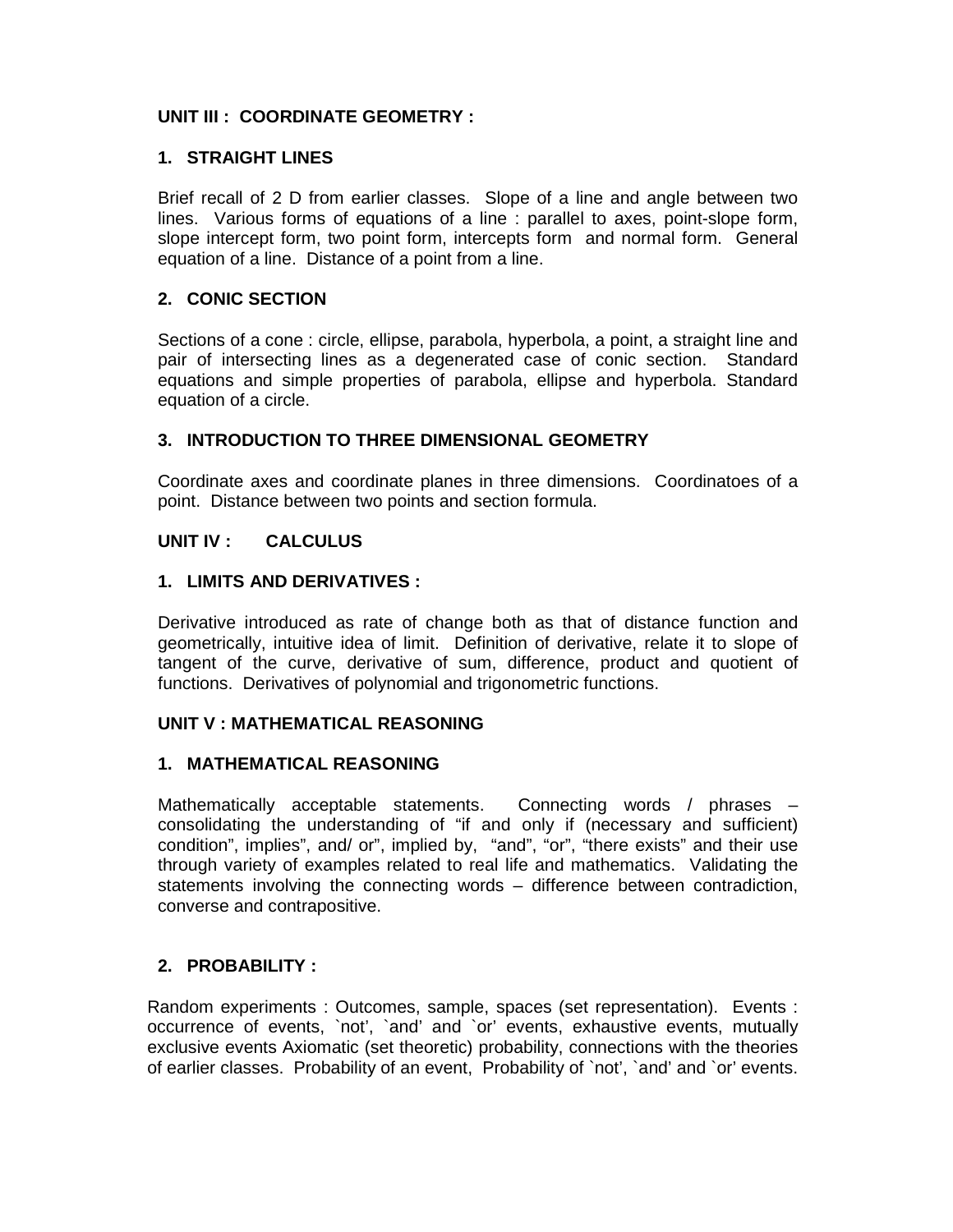# **RECOMMENDED TEXT BOOKS :**

- (1) Mathematics Part I Textbook for Class XI, NCERT Publication.
- (2) Mathematics Part II Textbook for Class XI, NCERT Publication.

# **UNIT – I RELATIONS AND FUNCTIONS**

# **1. Relations and Functions :**

Types of relations : reflexive, symmetric, transitive and equivalence relations. One to one and onto functions, composite functions, inverse of a function. **Binary operations**.

(Deleted highlighted / underlined as not in Syllabus of Class XII)

# **2. Inverse Trigonometric Functions :**

Definition, range, domain, principal value branches, Graphs of inverse trigonometric functions. Elementary properties of inverse trigonometric functions.

# **UNIT II : ALGEBRA**

# **1. Matrices :**

Concept, notation, order, equality, types of matrices, zero matrix, transpose of a matrix, symmetric and kew symmetric matrices. Addition, multiplication and scalar multiplication of matrices, simple properties of addition, multiplication and scalar multiplication. Non commutativity of multiplication of matrices and existence of non zero matrices whose product is the zero matrix (restrict to square matrices of order 2). Concept of elementary row and column operations. Invertible matrices and proof of the uniqueness of inverse, if it exists. (Here all matrices will have real entries).

# **2. Determinants :**

Determinant of a square matrix (upto 3 x 3 matrices), properties of determinants, minors, cofactors and applications of determinants in finding the area of a triangle. A joint and inverse of a square matrix. Consistency, inconsistency and number of solutions of system of linear equations by examples, solving system of linear equations in two or three variables (having unique solution) using inverse of a matrix.

# **UNIT III : CALCULUS**

# **1. Continuity and Differentiability :**

Continuity and Differentiability, derivative of composite functions, chain rule, derivative of inverse trigonometric functions, derivative of implicit function. Concept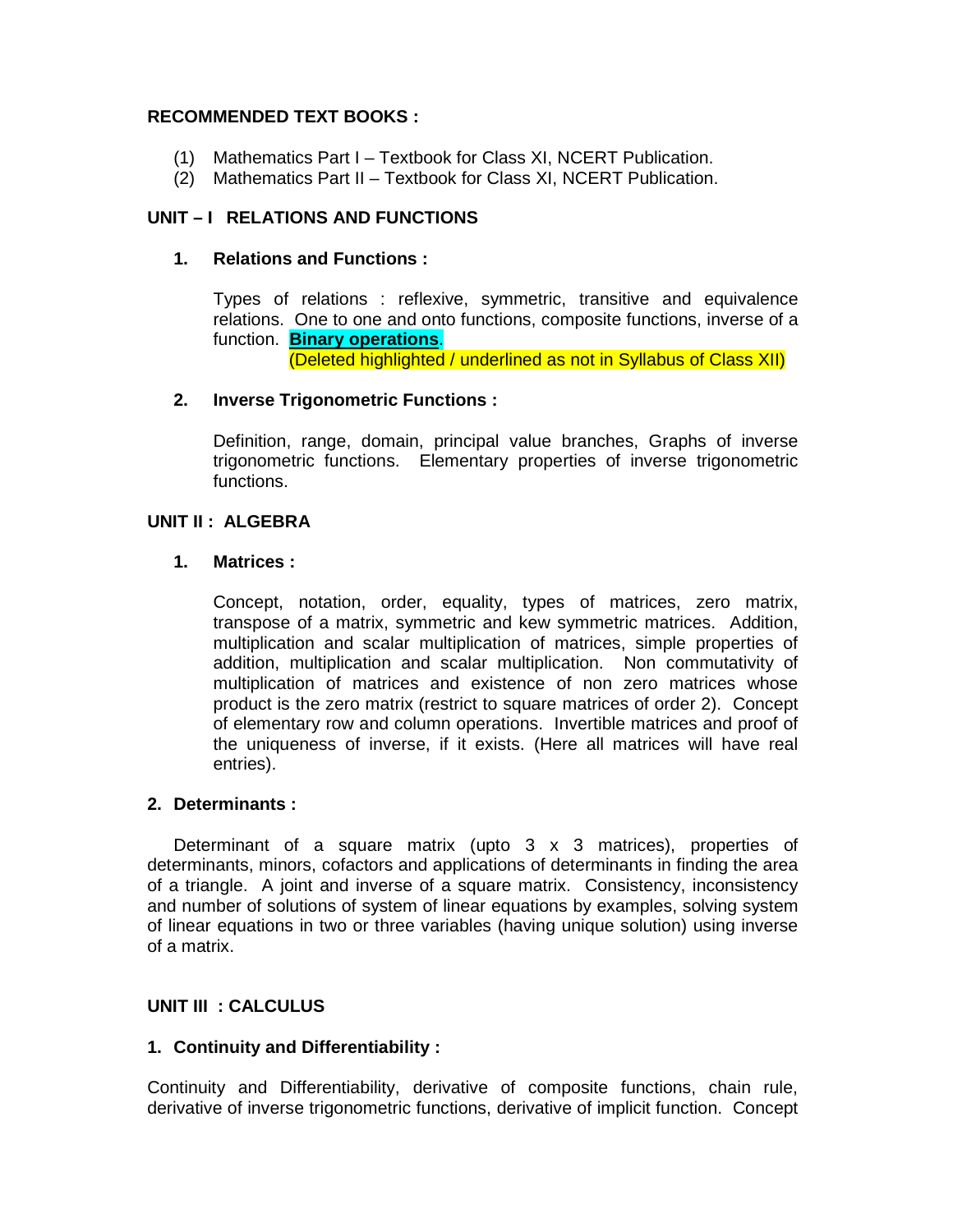of exponential and logarithmic functions and their derivative. Logarithmic differentiation. Derivative of functions expressed in parametric forms. Second order derivatives. Rolle's and Lagrange's Mean Value Theorems (without proof) and their geometric interoperations.

# **2. Applications of Derivatives :**

Applications of derivatives : rate of change, increasing / decreasing functions, tangents and normal, approximation, maxima and minima (first derivative test motivated geometrically and second derivative test given as a provable tool).. Simple problems (that illustrate basic principles and understanding of the subject as well as real life situations).

# **3. Integrals**

Integration as inverse process of differentiation. Integration of a variety of functions by substitution, by partial fractions and by parts, only simple integrals of the type :

$$
\int \frac{dx}{x^2 \pm a^2}, \int \frac{dx}{\sqrt{x \pm a^2}}, \int \frac{dx}{\sqrt{a^2 - x^2}}, \int \frac{dx}{ax^2 + bx^2 + c}, \int \frac{dx}{\sqrt{ax^2 + bx + c}},
$$

$$
\int \frac{(px + q)}{ax^2 + bx + c} dx, \int \frac{(px + q)}{\sqrt{ax^2 + bx + c}} dx, \int \sqrt{a^2 \pm x^2} dx \text{ and } \int \sqrt{x^2 - a^2} dx
$$

To be evaluated.

Define integrals as a limit of sum, Fundamental Theorem of calculus (without proof). Basic properties of definite integrals and evaluation of definite integrals.

# **4. Applications of the Integrals :**

Applications in findings the area under simple curves, especially lines, areas of circles / parabolas / ellipse (in standard form only), area between the two above said curves (the region should be clearly identifiable).

# **5. Differential Equations :**

Definition, order and degree, general and particular solutions of a differential equation. Formation of differential equation whose general solution is given. Solution of differential equations by method of separation of variables, homogeneous differential equations of first order and first degree. Solutions of linear differential equations of the type :

 $py = q$ *dx*  $\frac{dy}{dx}$  +  $py$  =  $q$ , where p and q are functions of x.